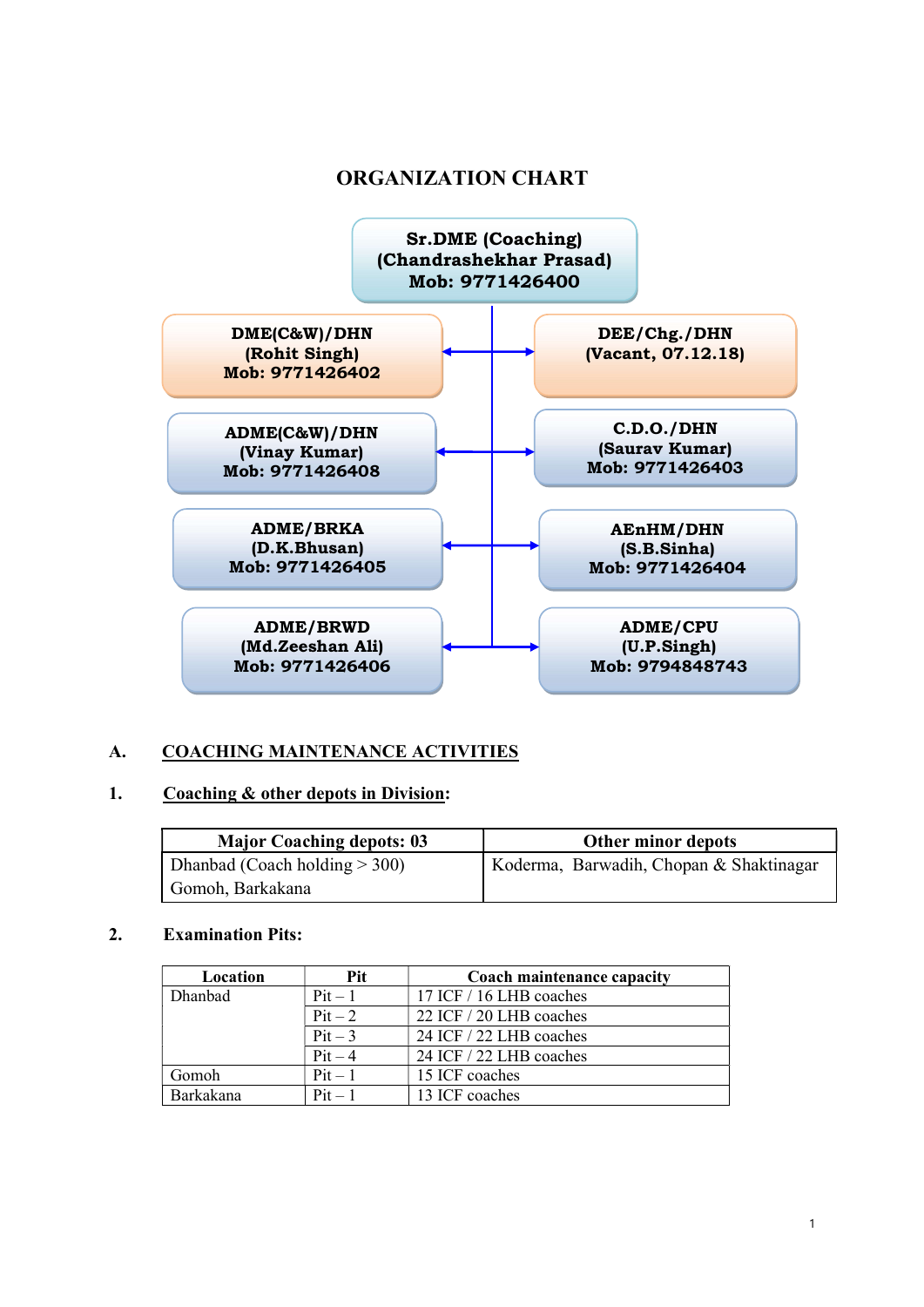## 3. Availability of Sick line:

|          |                    | <b>Dhanbad</b>                                                                    | Gomoh               | <b>Barkakana</b> | Singrauli           |
|----------|--------------------|-----------------------------------------------------------------------------------|---------------------|------------------|---------------------|
|          | New shed           | Old shed area                                                                     | New shed            | Not available    | New shed            |
|          | (48x15 m)          | $(45x10 \text{ m})$                                                               | $(70x20 \text{ m})$ |                  | $(36x20 \text{ m})$ |
|          |                    | $***$<br>To be upgraded for<br>coach maintenance<br>LHB.<br>under Umbrella Works. |                     |                  |                     |
| Total    | 02 lines           | 02 lines                                                                          | 03 lines            |                  | 02 lines            |
| lines    |                    |                                                                                   | $i/c$ 01 wheel      |                  |                     |
|          |                    |                                                                                   | parking line        |                  |                     |
| Berthing | 04 coaches         | 03 coaches                                                                        | 06 coaches          |                  | 02 coaches          |
| capacity | without lifting.   |                                                                                   |                     |                  |                     |
|          | (If lifting reqd., | Line $No.4:2 coaches$                                                             | $(03x02$ lines)     |                  | $(01x02$ lines)     |
|          | only 02 coaches)   | Line $No.5:1 coach$                                                               |                     |                  |                     |

## 4. Maintenance of Express & Passenger trains at a glance:

| Depot       | Primary Trains Maintenance |                               |                          |                    | Secondary rake |                | Turn round attention at PF |
|-------------|----------------------------|-------------------------------|--------------------------|--------------------|----------------|----------------|----------------------------|
|             | Exp.                       | Pass.                         | <b>Total Trains</b>      | Daily primary rake | maintenance    | Total          | Daily attention            |
|             |                            |                               |                          | maintenance        |                | trains         | of trains                  |
| <b>DHN</b>  | 8                          | 3                             | $11 = 19$ Rk             | 5.4                | 1 weekly       | 4              | 3.9                        |
| <b>GMO</b>  |                            | $\mathfrak{D}_{\mathfrak{p}}$ | $2 = 8$ Rk               | 2.0                |                |                | 1.0                        |
| <b>BRKA</b> |                            | 3                             | $4=10$ Rk                | 2.2                |                | 6              | 6.0                        |
| <b>SGRL</b> |                            | -                             | $1=2$ Rk                 |                    |                | 3              | 1.4                        |
| <b>KQR</b>  |                            | -                             | $\overline{\phantom{a}}$ |                    |                | $\mathfrak{D}$ | 1.9                        |
| <b>BRWD</b> |                            | -                             |                          |                    |                | $\mathfrak{D}$ | 2.0                        |
| <b>CPU</b>  |                            | ۰                             |                          |                    |                | 3              | 2.0                        |
| <b>SKTN</b> |                            | -                             |                          |                    |                | 0              | $\Omega$                   |
| Total       | 10                         | 8                             | $18 = 39$ Rk             | 9.6                | $1=19$ coach   | 21             | 18.2                       |

# 5. List of Primary & Secondary maintenance trains:

|                | <b>PRIMARY MAINTENANCE TRAINS</b> |                                             |                             |                |  |  |  |
|----------------|-----------------------------------|---------------------------------------------|-----------------------------|----------------|--|--|--|
| SI.            | <b>Depot</b>                      | Train No.                                   | <b>Destination</b>          | Rake           |  |  |  |
|                | <b>DHN</b>                        | 13301/13302 Swarnrekha Express              | <b>DHN-TATA</b>             |                |  |  |  |
| $\overline{2}$ |                                   | 13303/13304 & 13319/13320 Intercity Exp     | DHN-RNC-Dumka-RNC-DHN       | $\overline{c}$ |  |  |  |
| 3              |                                   | 13305/13306 DHN-DOS Intercity Express       | DHN-DOS                     |                |  |  |  |
| 4              |                                   | 13307/13308 Ganga Sutlaj Express (LHB rake) | <b>DHN-FZR</b>              | 4              |  |  |  |
| 5              |                                   | 22387/22388 Black Diamond Express           | DHN-HWH                     |                |  |  |  |
| 6              |                                   | 13329/13330 Ganga Damodar Express           | DHN-PNBE (via GYA)          | 3              |  |  |  |
|                |                                   | 13331/13332 DHN-PNBE Intercity Express      | DHN-PNBE (via JSME)         |                |  |  |  |
| 8              |                                   | 13351/13352 DHN-ALLP Express                | <b>DHN-ALLP</b>             | 6              |  |  |  |
| 9              |                                   | 03324/03323 Passenger                       | <b>DHN-SNDT</b>             |                |  |  |  |
| 10             |                                   | 03602/03327 Passenger                       | <b>DHN-SNDT</b>             |                |  |  |  |
| 11             |                                   | 03328/03601 Passenger                       | <b>DHN-SNDT</b>             |                |  |  |  |
| 12             | <b>GMO</b>                        | 03343/03344 Passenger                       | <b>GMO-CPU</b>              | 3              |  |  |  |
| 13             |                                   | 03361/03362 Passenger                       | <b>GMO-BRWD</b>             | 5              |  |  |  |
| 14             | <b>BRKA</b>                       | 13347/13350/13349/13348 BRKA/SGRL-PNBE      | <b>BRKA/SGRL-PNBE</b>       | 4              |  |  |  |
| 15             |                                   | 03341/03342 BRKA-DOS Passenger              | BRKA-DOS                    | $\overline{2}$ |  |  |  |
| 16             |                                   | 03372/71, 03608/07 Passenger                | <b>BRKA-KQR-BRKA Pass</b>   | 4              |  |  |  |
| 17             |                                   | 03606/03605, 03370/03369                    | KQR-MMD, KQR-MDP Pass       |                |  |  |  |
| 18             | <b>SGRL</b>                       | 13345/13346 & 23345/23346 SGRL/SKTN-BSB     | SGRL/SKTN-BSB (Not running) | 2              |  |  |  |
|                |                                   |                                             | <b>Total rakes:</b>         | 39             |  |  |  |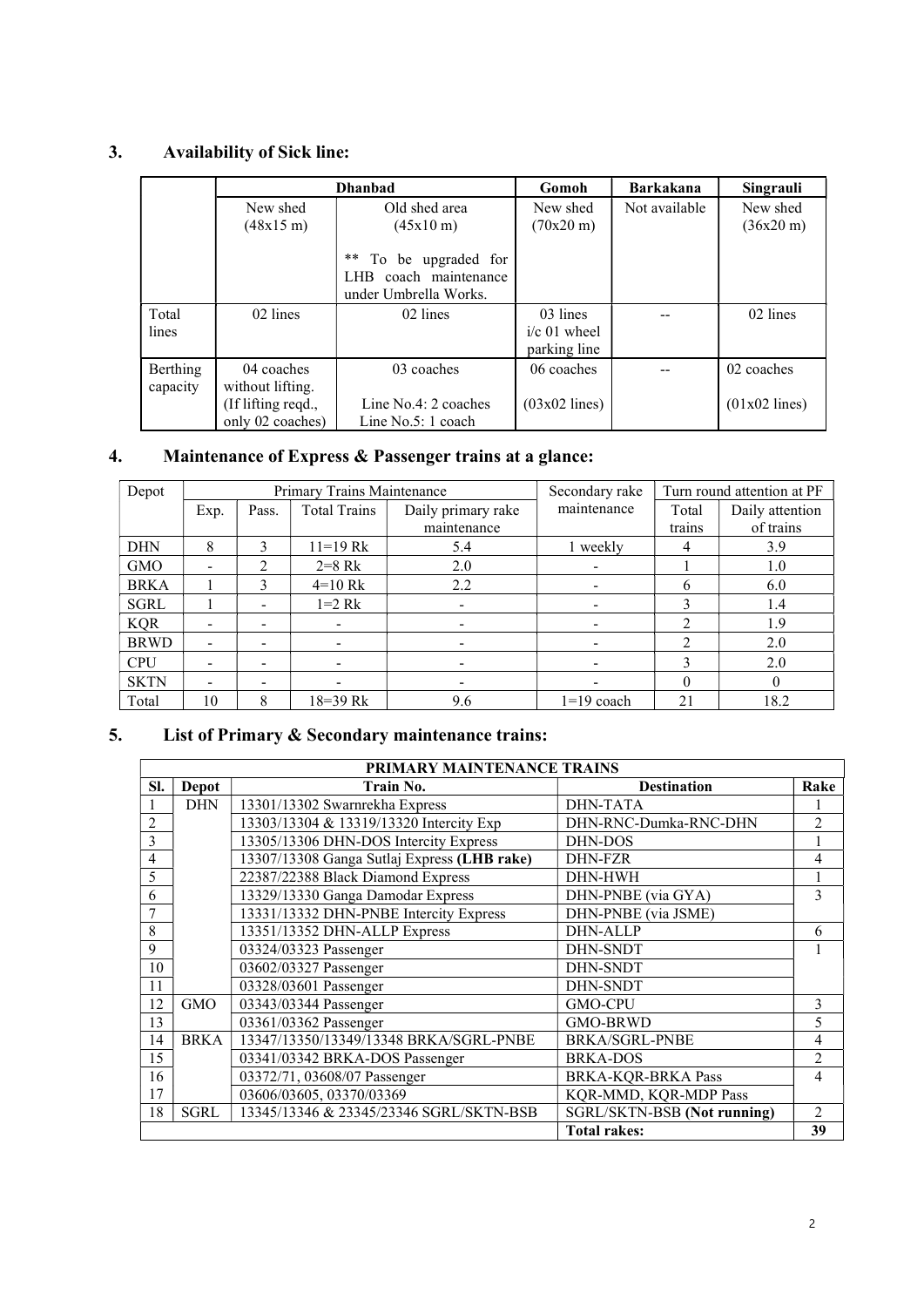#### SECONDARY MAINTENANCE TRAIN 1 DHN 01045 Up Diksha Bhoomi Express DHN-KOP (Mon) 1

## 6. Nominated Rolling in/out Examination points:

| Location     | Rolling Hut | Rolling Lights |
|--------------|-------------|----------------|
| Dhanbad      | Available   | Available      |
| <b>Gomoh</b> | Available   | Available      |
| Barkakana    | Available   | Available      |
| Chopan       | Available   | Available      |

## 7. Nominated stations for en-route watering

| Station   | Total nominated<br>Ave. daily watering |           | Quick Watering facility                                |  |
|-----------|----------------------------------------|-----------|--------------------------------------------------------|--|
|           | trains $(Up+Dn)$                       | $(Up+Dn)$ |                                                        |  |
| Dhanbad   | 26 trains                              | 12 trains | Commissioned on $25/10/20$ , covering 1 to 6 platforms |  |
| Gomoh     | 32 trains                              | 19 trains | Commissioned on $02/07/20$ , covering 1 & 2 platforms  |  |
| Barkakana | 16 trains                              | 11 trains | Commissioned on 31/08/21, covering 2 to 4 platforms    |  |
| Chopan    | 18 trains                              | 12 trains | Commissioned on 30/12/20, covering 1 to 3 platforms    |  |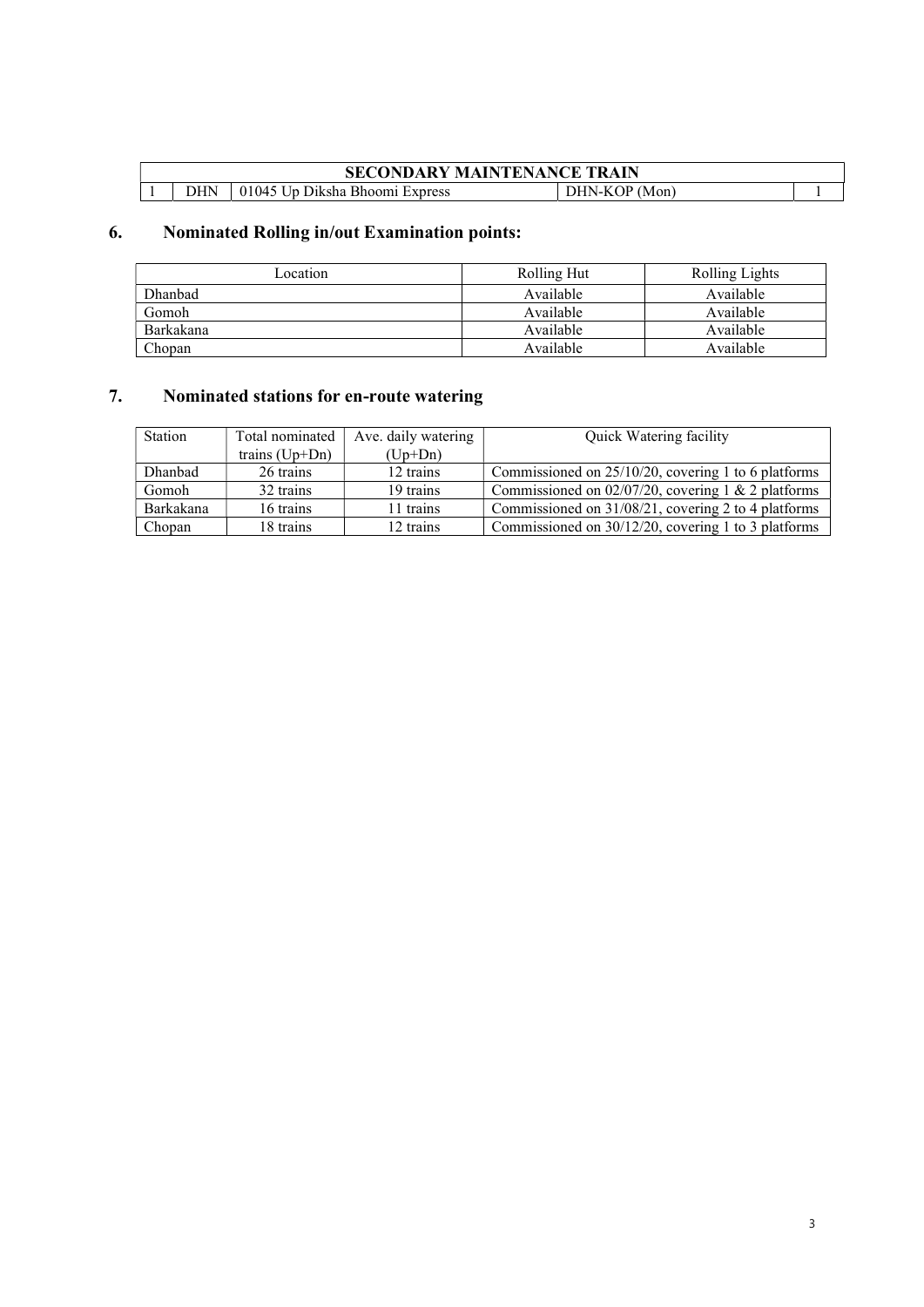#### **B.** EnHM ACTIVITIES

 EnHM wing has been formed in the division under Sr.DME(Chg.)/DHN and taken over the functions of Mechanized cleaning of A1 & A category stations (A1:DHN, A:GHD, PNME, KQR, DTO & SGRL) from Medical & Commercial department with effect from 24/10/17.

#### $\triangleright$  Categorization of stations:

- Category 'A1': 01 (Dhanbad)
- Category 'A' : 05 (Koderma, Daltonganj, Gomoh, Parasnath & Singrauli)

#### $\triangleright$  Classification of stations:

| Jhanbad | $\sim$ $\sim$<br>oderma | Parasnath | ngani | Jarwa<br>oad<br>к | ~·<br>11220211<br><b>Singrauli</b> |
|---------|-------------------------|-----------|-------|-------------------|------------------------------------|
| N.      | $T -$<br>N<br>$\sim$    | т–⊿       |       | т-4<br>◝          | т-4                                |

#### Achieved of ISO 14001:2015 Certification of Stations for 03 years:

| Dhanbad    | K oderma   | Parasnath  | Daltonganj | Garwa Road | Singrauli |
|------------|------------|------------|------------|------------|-----------|
| 31/07/2019 | 14/11/2019 | 14/11/2019 | 14/11/2019 | 14/11/2019 | 4/11/2019 |

 Reverse Vending Machine (Bottle crusher): 06 Reverse Vending Machines have been commissioned at the following locations:

|                    | DHN      | <b>KOR</b> | PNME     | DTO     | GHD      | SGRL     |
|--------------------|----------|------------|----------|---------|----------|----------|
| ∩∩∩<br>$D.U.\cup.$ | 24/07/19 | 29/07/19   | 26/08/19 | 0/02/20 | 10/02/20 | 10/02/20 |

#### $\triangleright$  Commissioning of Composting plant:

|                                         | DHN      | PNME     | KOR      | DTO      | GHD     | SGRL     |
|-----------------------------------------|----------|----------|----------|----------|---------|----------|
| $\overline{D}$ $\overline{C}$<br>D.U.v. | 27/09/19 | 06/10/20 | 06/10/20 | 10/10/20 | 0/10/20 | 10/10/20 |

- Achieved of Energy Efficiency certification: Dhanbad, Parasnath, Koderma, Daltonganj, Garwa Road & Singrauli.
- ▶ CTO (Consent to operate): It has been achieved for KOR, DHN, PNME, DTO & GHD stations on 12/01/21, 28/01/21, 30/01/21, 30/03/21 respectively from Jharkhand State Pollution Control Board.

CTE & CTO achieved for SGRL station on 24/03/21 & 13/11/21 respectively for SGRL station from MPPCB, Bhopal.